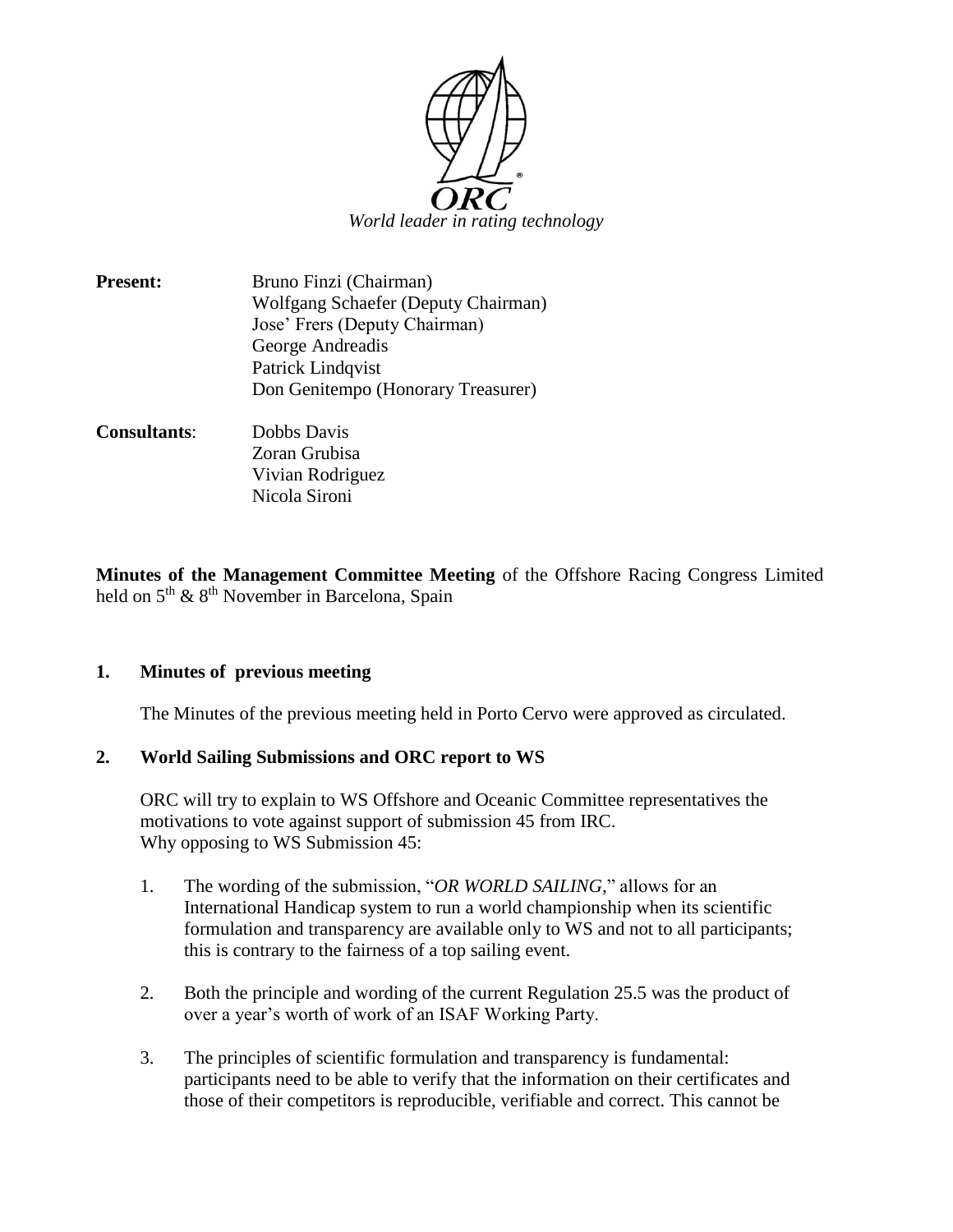done in a rule system that has secret parts, is empirical, or is not directly open to an improvement process from the users.

- 4. The wording of the Submission opens the possibility of a World Championship to be held by organizers using any International Rating system, such as PHRF, if in the future they make the claim that their system is based on measurements and has scientific formulation.
- 5. As such, then there can be multiple additional World Championships to serve the same genre of boats allowing the same boat to become WC twice or even more times in the same year. This dilutes the significance of the world championship title.
- 6. The reference to availability of scientific formulation to World Sailing as compared with manufacturer classes makes no sense; in fact, measurement in rating systems are directly affecting results and therefore SHALL be available to all competitors.

Finally it should be noted that WS will put itself in a position to be called in possible measurement protests with liability problems if the regulation 25.3 is modified as requested by IRC.

### **3. ORC Submissions 2016**

## **- POL 2 – PROMOTIONAL CERTIFICATES**

ManCom agrees, but confirms provisions already in place to promote new comers to our Rating Rules all over the world.

## **- RUS 5 – RESISTANCE CURVES**

The ManCom does not support the submission and agrees with the ITC; resistance curve will be available on Designer VPP, but not on Sailor Service.

### **- RUS 8 – GP26 CLASS RULES**

ManCom supports the submission in the following terms: Proposal A) delete Rule 203.2 all together Proposal b) reword Rule 205.3 allowing on board while racing: 1 mainsail, 2 headsails set on a forestay either 2 asymmetric spinnakers or 1 asymmetric spinnaker plus 1headsail set flying.

### **- SUI 1 - ORC CERTIFICATES FOR SAME BOAT**

The submission , while contains some positive aspect, needs to be further studied especially in the handling process and in the limit of the double certificate; therefore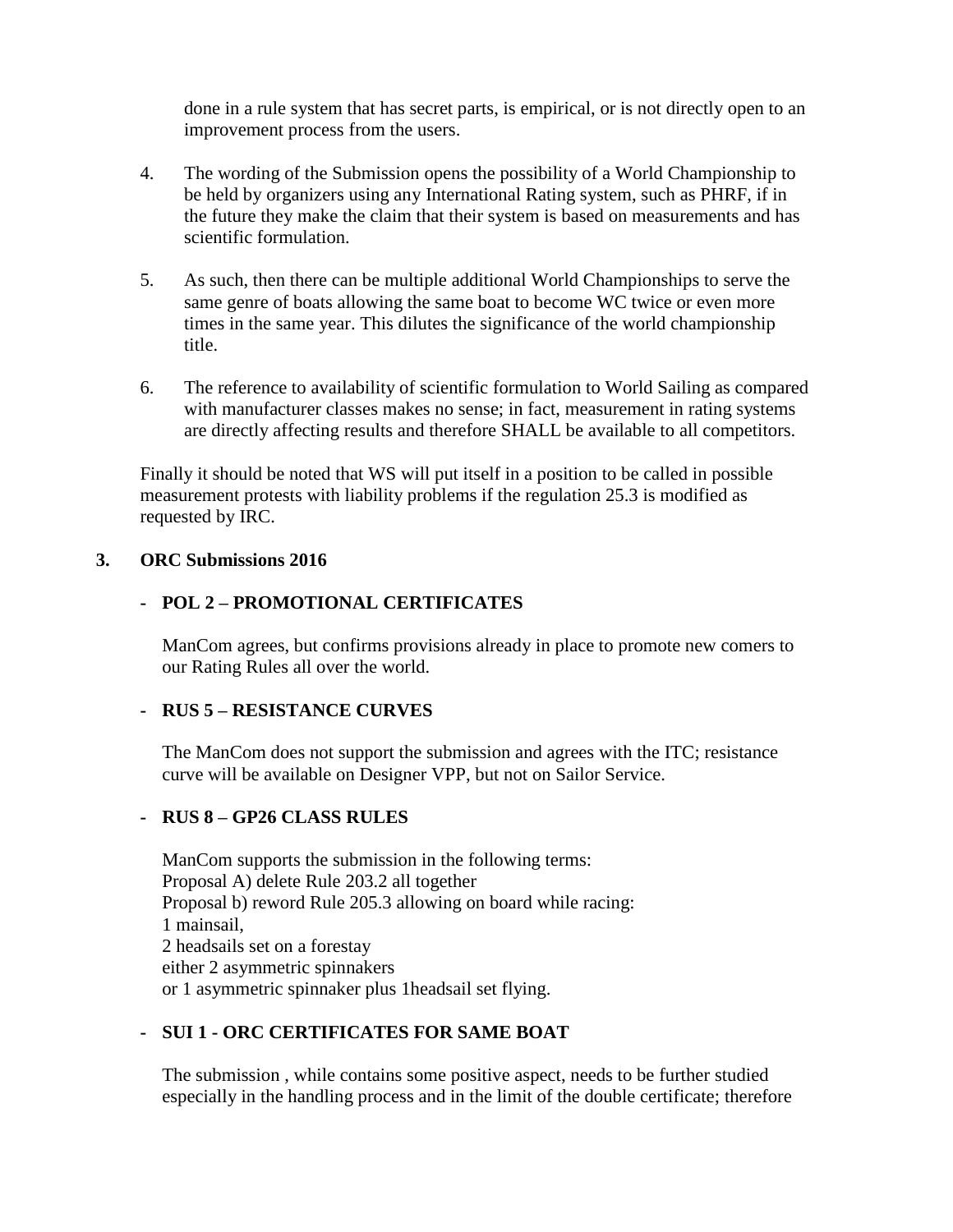submission is not supported and deferred to a future to be agreed between Sui and ORC staff.

## **4. USS, SYRF**

Dobbs Davis reported that there is no relationship with ORA since HPR has had no activity or use in over a year. He has had several meetings with the US Sailing office, now with a new Director (Nathan Titcomb) and a new technician hired to handle ORC certificates, to ensure both timely and accurate processing as ORC interest grows in the US (now with >70 certificates and growing). The impression is that, while cooperative, the office remains tied up with the SAP data management programming project, so that the access and management of measurement data is still not easy nor fast. Taking measurements from boats that have ORR certificates, for example, to use in an ORC certificate is still a manual process.

A process to exchange data between SAP and ORC database will be started in the next few months by Panayotis and Nathan to be delivered by march 1st 2017.

SYRF is investing in some research projects oriented towards expanding on the White Light study, but also is evaluating an ambitious empirical VPP study proposed by Jay Hansen (perhaps with support from North Sails). SYRF is also administratively supporting the advent of a new Multihull Rule, and a Skype call was held with their Executive Director McKenzie Wilson to explain the scope of the development of a PCS app/database. Wilson explained that the inspiration for developing a "PCS for Dummies" was born out of the multihull rule research this past summer, SYRF would like to see PCS become the standard for handicap racing and acknowledges that PCS needs to become a more convenient scoring option for both racers and race committee. The proposed application will allow for live PCS tracking on the water and greatly reduce the burden on the RC to provide the information necessary to score a race under PCS. SYRF is looking for ORC to be a partner in supporting this project, and Bruno pledged ORC's interest, but more information is needed on the particulars of how ORC can help, so Wilson will reply with more specifics in due course.

It is suggested that Bruno will work directly with US Sailing president Bruce Burton in order to build more interest and fleet participation.

# **5. ORC SUPERYACHT**

Paolo Massarini reported that IMA appointed three technical experts as the new IMA technical office and to represent three groups: Andrew Yates for the J/Class; James Dadd for IRC and Paolo for ORCsy and the Wally Class.

The relationship with SYRA and ORCsy events is strong, with much work being done at events and in ORCsy rule improvements. However, better definition is needed on what are the roles of ORC personnel in support of each event so that a new business plan can be made. One proposal is to offer a turn-key package of support benefits to an event organizer, because the current model of financial support from SYRA and ORC is not sufficiently covered by certificate costs alone.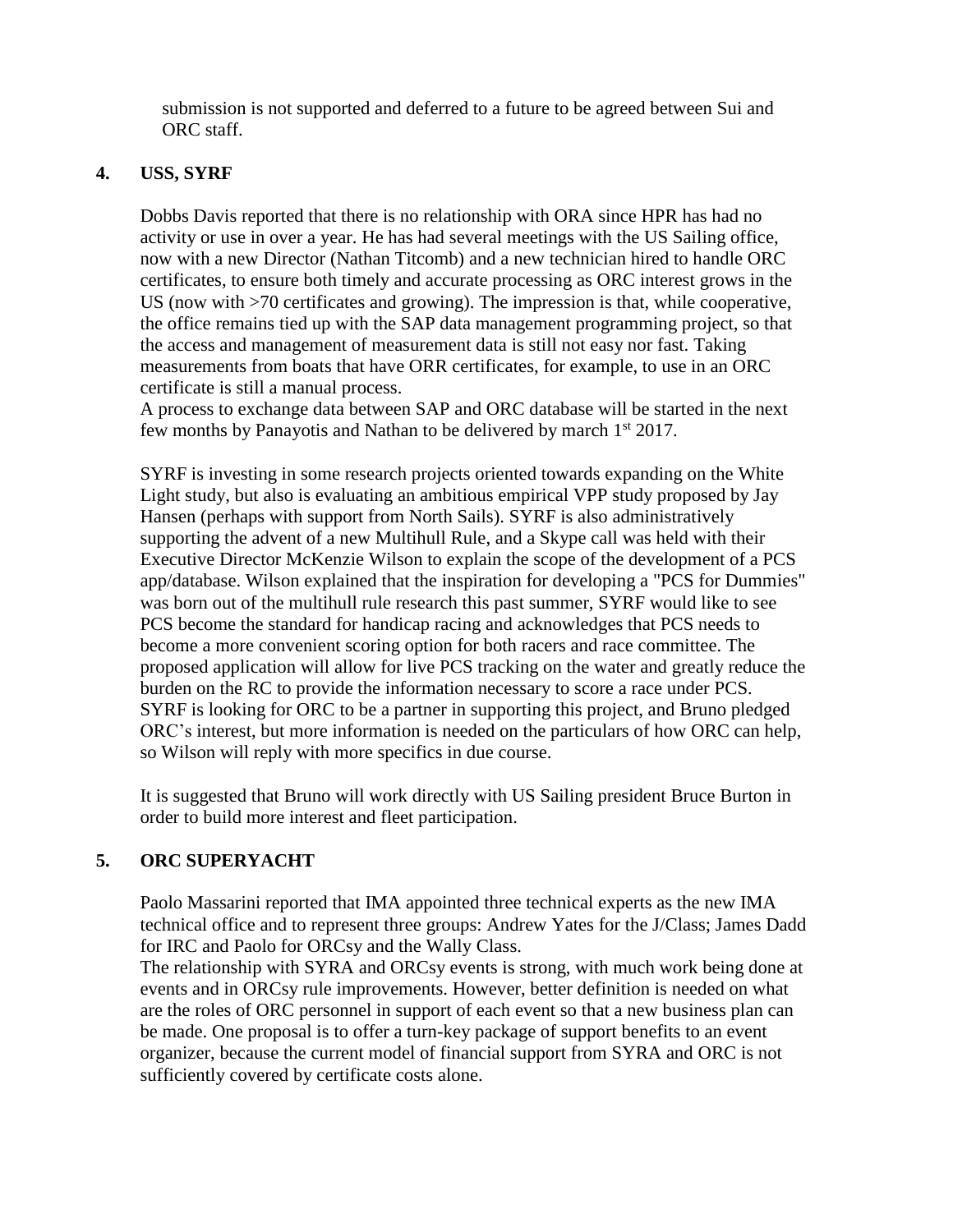There is also a developing problem with the number of Super Yachts desiring fullmeasurement and the shortage of available and qualified measurers. A seminar on ORCsy measurement could be proposed for Barcelona on Tuesday afternoon, 8 Nov. SYRA has also requested an analogue to ORC Club for ORCsy which they hope could make for easy application in a new "spirit of tradition" class.

### **6. UK and RORC**

RYA confirmed its position not to allow for a UK ORC Rating Office. All UK ORC certificates produced in 2016, many for the Rolex Swan Cup, were done from the ORC central office.

No other approach was made or received by RORC after they denied and turned down the proposal verbally accepted last January in Hamburg.

#### **7. Sailor Services report, Fleet Statistics and Sailor Services Statistics**

#### Sailor Services Report and Statistics

There is a significant rise in all numbers, especially in test certificates, compared to all previous years.

There is also a significant increase in the income compared to previous year (35.2%).

| YR    |                         | Item                    |  | Qty      |          |          |         |
|-------|-------------------------|-------------------------|--|----------|----------|----------|---------|
| 2011  |                         | Speed Guide             |  | 10       |          |          |         |
| 2012  |                         | <b>Speed Guide</b>      |  | 52       |          |          |         |
| 2013  |                         | <b>Speed Guide</b>      |  | 104      |          |          |         |
| 2014  |                         | Speed Guide             |  | 240      |          |          |         |
| 2015  |                         | Speed Guide             |  | 212      |          |          |         |
| 2016  |                         | Speed Guide             |  | 220      |          |          |         |
| 2014  |                         | <b>Target Speeds</b>    |  | 221      |          |          |         |
| 2015  |                         | <b>Target Speeds</b>    |  | 219      |          |          |         |
| 2016  |                         | <b>Target Speeds</b>    |  | 276      |          |          |         |
| 2011  |                         | <b>Test Certificate</b> |  | 1052     |          |          |         |
| 2012  |                         | <b>Test Certificate</b> |  | 1097     |          |          |         |
| 2013  | <b>Test Certificate</b> |                         |  | 1967     |          |          |         |
| 2014  | <b>Test Certificate</b> |                         |  | 2065     |          |          |         |
| 2015  |                         | <b>Test Certificate</b> |  | 1804     |          |          |         |
| 2016  |                         | <b>Test Certificate</b> |  | 2722     |          |          |         |
|       |                         |                         |  |          |          |          |         |
| Month |                         | 2014                    |  | 2015     | 2016     | income   | $inc\%$ |
|       | 1                       | 2.390,00                |  | 2.752,00 | 4.290,00 | 1.538,00 | 55,9%   |
|       | 2                       | 4.080,00                |  | 3.404,00 | 4.250,00 | 846,00   | 24,9%   |
|       | 3                       | 4.350,00                |  | 3.944,00 | 5.968,00 | 2.024,00 | 51,3%   |
|       | $\overline{4}$          | 3.980,00                |  | 4.206,00 | 7.034,00 | 2.828,00 | 67,2%   |
|       | 5                       | 6.270,00                |  | 7.006,00 | 7.620,00 | 614,00   | 8,8%    |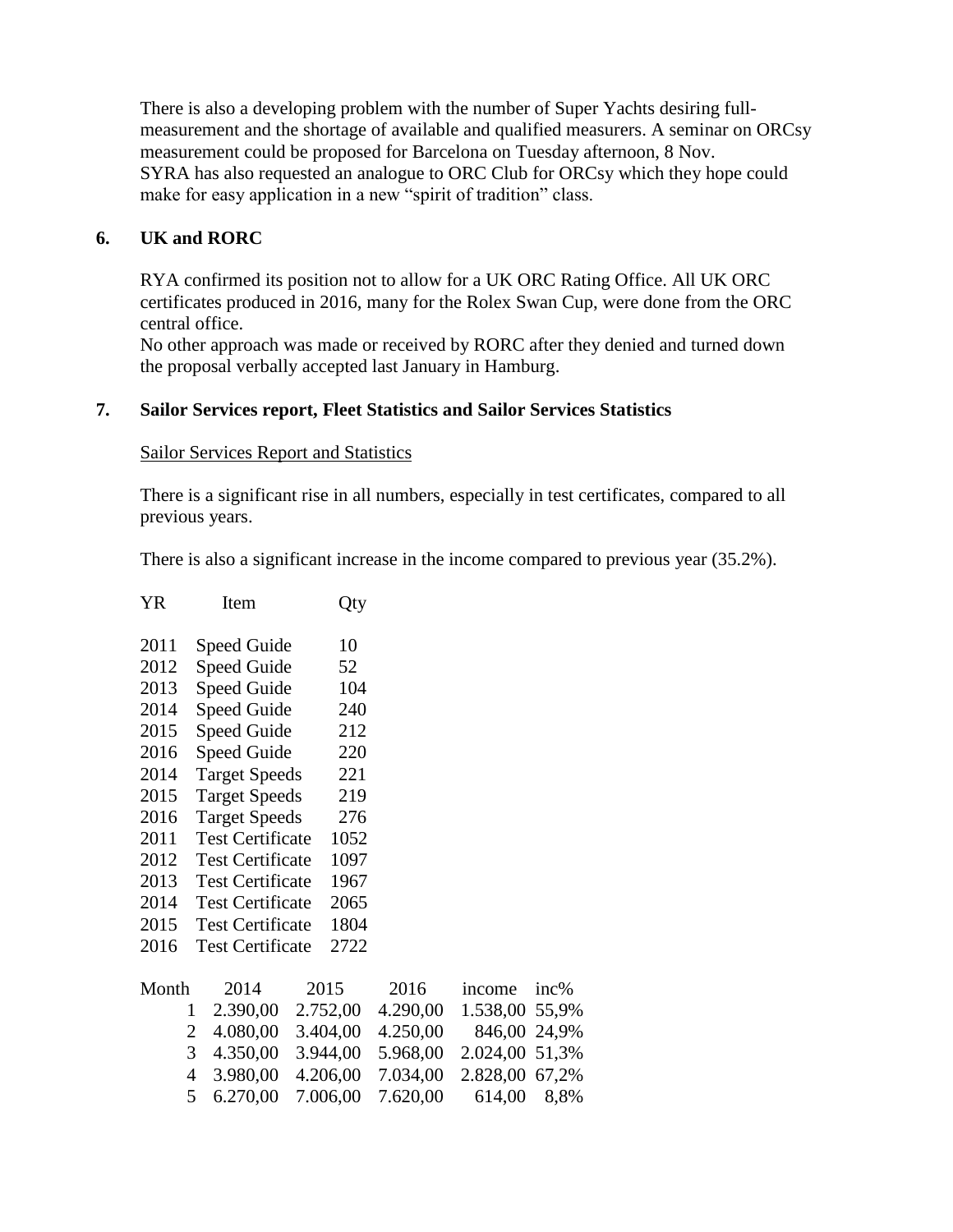|  |  | 6 9.000,00 4.248,00 5.878,00 1.630,00 38,4%         |              |  |
|--|--|-----------------------------------------------------|--------------|--|
|  |  | 7 3.950,00 2.740,00 4.104,00 1.364,00 49,8%         |              |  |
|  |  | 8 2.280,00 3.658,00 4.278,00                        | 620,00 16,9% |  |
|  |  | 9 3.300,00 2.960,00 3.772,00 812,00 27,4%           |              |  |
|  |  | Total 39.600,00 34.918,00 47.194,00 12.276,00 35,2% |              |  |

#### Fleet Statistics

Fleet Statistics together with ISAF report will be distributed to the Congress

### **8. AGM and EGM preparation**

The Agendas of the AGM and EGM were discussed and finalized.

### **9. Financial Report, Budget Update, Fleet Statistics an Levy payments, VAT and PayPal**

#### Financial Report

Don Genitempo reported. The 2016 Report and Accounts Year ended 31<sup>st</sup> December 2015 unfortunately was not distributed by email this year because of issues with the London based accounting firm we have been using for the last few years. For unknown reasons, this firm has virtually disappeared without notice and with no response to email messages or telephone contact. With this disappearance we have lost important financial history. We have recently interviewed and hired a respected and established firm to reconstruct the Company's financial history and produce the End of Year statements going forward.

Therefore the 2016 Report and Annual will be distribute to Congress Members for approval at the EGM meeting.

2016 outcome will be again positive as in past year-

The 2015 expenses provided by the Secretariat for first 3 quarters are on target with the budget.

General sales are exceeding last year's numbers.

#### Budget Update

The budget for 2017 was updated and will be distributed to all Congress Members for approval.

#### Levies

Since the financial situation of the Company is in good shape, it will be proposed to Congress that levies will remain at the same amount as for the past seven years as follow:

| ORC Int.        | 70 Euro                                    |
|-----------------|--------------------------------------------|
| <b>ORC Club</b> | 42 Euro                                    |
| <b>IOR</b>      | 42 Euro plus ORC Club certificate for free |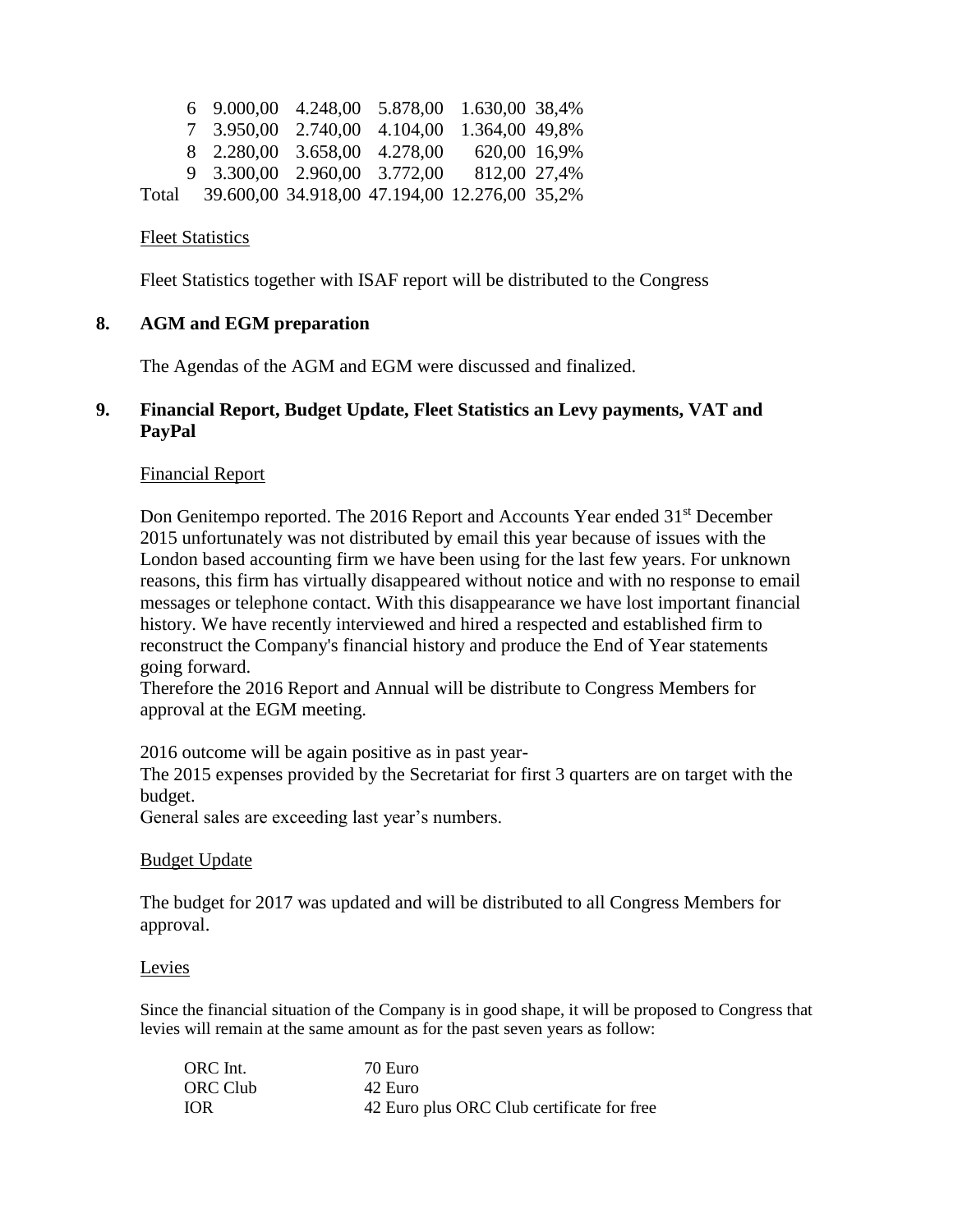Speed Guide & Stability Datasheet 50 Euro when issued locally Target Speed 10 Euro Super Yacht certificate as per price list on the web

New Levies for Sportsboats and One Design Boats

The ManCom will propose to the Congress to adopt same levy for Sportsboats and One Design Boats. This means 50% of the ORC Club: Euro 21 each.

## **10. ITC and ORC Club report; R&D**

See ITC Committee Minutes.

## **11. Chief Measurer report and UMS update**

Chief Measurement Report

See Measurement Committee Minutes.

#### UMS update

A year ago an agreement was reached among the UMS constituents regarding abbreviations of the measurements described in the ERS.

In the 2016 implementation, ORC did use all the abbreviations, and set up a data converter, able to write measurement data in IRC format, and conversely to read in IRC data.

IRC adopted the abbreviations, but not the full set of measurements originally established, and ORR continued with the previous abbreviations.

Meanwhile, in the US a project has started, sponsored by SAP, departing from the original structure of the data. Being this project a proprietary one, we are waiting for some detailed information about it, to allow data conversion, but this has not been possible this far.

Once available to others and not only US Sailing, the SAP platform may become the new standard, and repository of measurement data accessible by different Rating Systems.

### **12. ORC Rating Offices update**

See Rating Offices Minutes

### **13. ORC Scoring software and tracking**

Paradela has accepted to continue for another year the agreement in place for a long time.

Panayotis meanwhile is completing his own software, intended to replace Altura in the future as the basic option for ORC scoring. The software will be presented at the AGM. Other web based software options are available, as Yachtscoring and Manage2Sail. On tracking, several options are being used, and developed.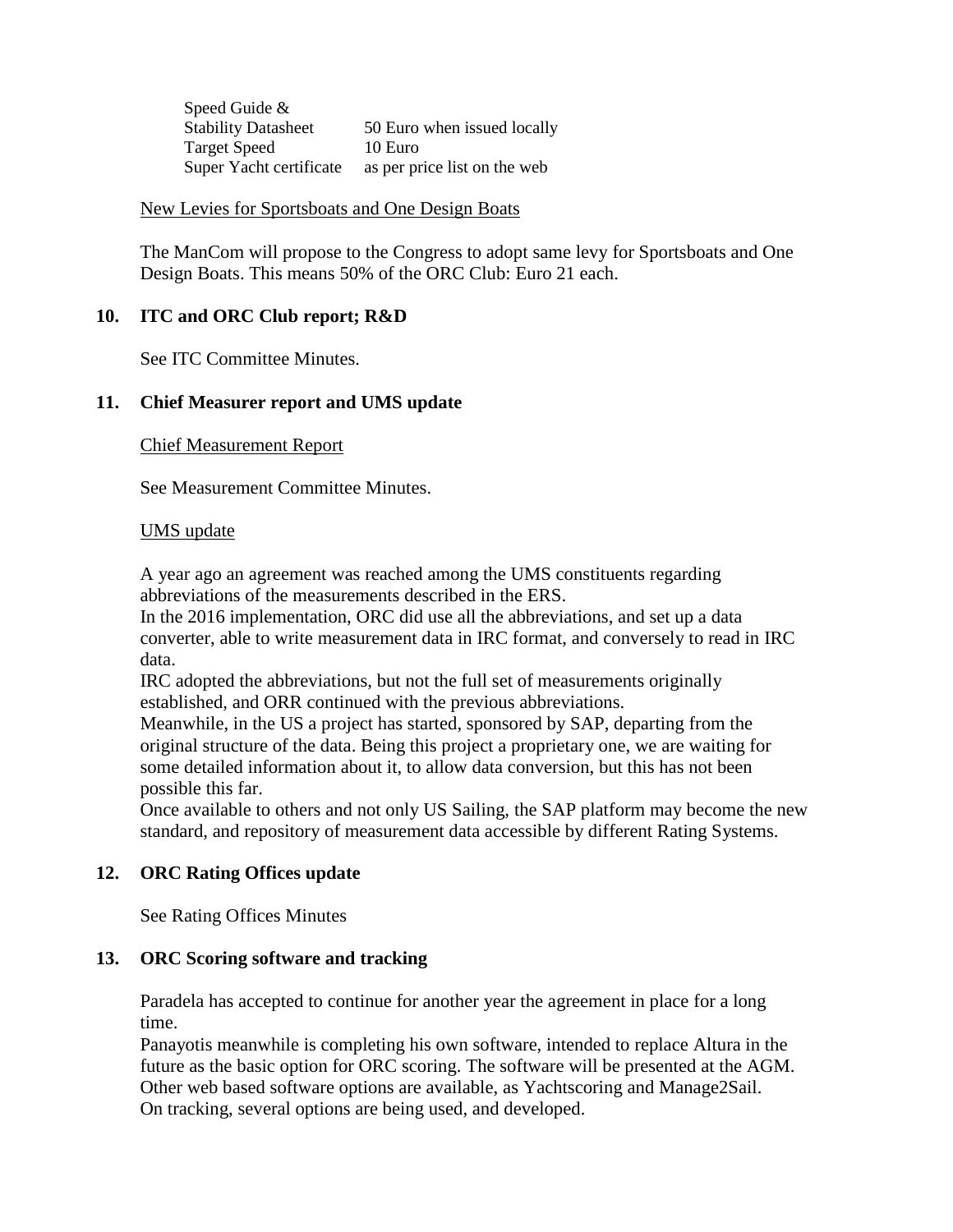### **14. Promotion and marketing report**

The promotions this year thusfar have focused heavily on the US, with presentations made at New York YC, Coral Reef YC in Miami, Lakewood YC in Houston, and an upcoming trip to the St Francis YC in San Francisco. There were all by invitation and were successful in gaining more interest in use of ORC. The primary resistance comes from a lack of measurements being available in the PHRF culture, so where needed seminars on measurement are also conducted in areas without local measurers (eg, Texas and Florida). US Sailing has been asked to cooperate with these, but so far has not. A promotion trip to Japan was also made in June, with stops in Tokyo and Kansai YC in Kobe, where ORC is being adopted once again and embraced by JSAF. Four new perpetual trophies are being made by ORC and given to JSAF (at their request) for the Japan Cup, the Pearl Race, and two regional championships, which for 2017 are to be raced using ORC.

Another presentation was made in St Maarten, where ORC is being offered in next year's Heineken Regatta, the largest regatta in the Caribbean.

Marketing in the US is mostly through use of the Guidebook, and working hard among known contacts in clubs, regattas, fleets, and industry contacts (eg, North Sails). US Sailing is of no help, although they are becoming more effective as partners in technical support such as issuing certificates. This is difficult work involving direct contact with every boat and every certificate, and with every race organizer on explaining scoring options, because ORC has not been in the US in many years.

However, the system is attractive in being transparent, accessible and promising flexible scoring options. New York YC's ongoing series of studies and analysis is seen as being important to get their endorsement.

Dobbs Davis presented an opportunity for ORC to be a Silver-level sponsor at Key West Race Week, which had benefits for widespread exposure to the audience of the largest international regatta in the US. The price of \$2000 was going to be negotiated for a lower rate and achieve the key benefits needed in the package (Guidebook distribution, ORC branding, etc).

Other marketing is focused on new and growing areas and sites of potential new ORC championship events, such as the eastern Med (eg, CYP & ISR), the Baltic (POL), Asia (KOR and CHN), and Africa (RSA). Guidebooks are being used in these areas and others to further promote ORC. Now that ORC is growing well in AUS, ManCom would like Dobbs to look at NZL as another area of potential interest.

## **15. ORC Publications, ORC Website, ORC Guidebook**

The 2016 ORC VPP Documentation was finally finished mid-summer in the new format by Davide Battistin, and is now posted on the website. Future updates will now be faster to update in this new format.

The new ORC Guidebook is an 18-page glossy book printed on magazine stock that was authored, edited, and published on time in late June, with the first issues going out to 27,000 US subscribers to Sailing World Magazine. Another 5000 copies were printed and